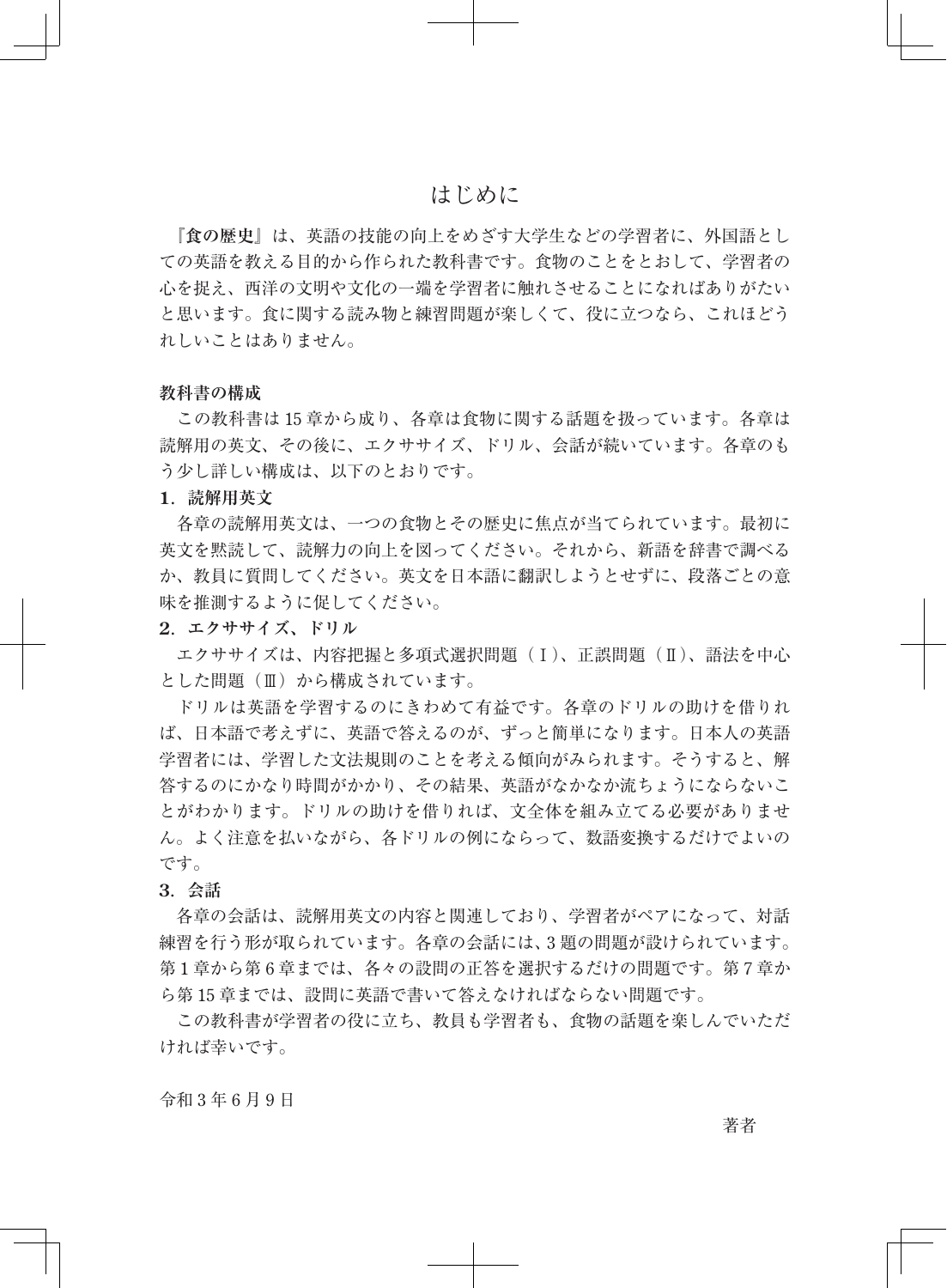# **Lesson** 1 **The Pig or the Pork**



**Pigs**!? What is their origin? Natural scientists say that a forest animal that looked like a pig, but smaller in size, was first found in France and Spain some 10,000 years ago. Later, from these Mediterranean<sup>1</sup> countries, the pig spread to other areas in Europe, Africa and Asia. Until recently it was thought that the pig was descendent of $^2$  the wild boar, but nowadays some naturalists think that the domestic pig and the wild boar <sup>3</sup> are "cousins."

**Pork** is the meat of the pig. Around 2,000 years ago a few Roman authors wrote that pork was quite popular in Europe. However, the Egyptians thought that the pigs could pass on  $4$ diseases so they did not eat pork. That is the reason why pigs are not shown in Egyptian paintings. Also, this might be the reason the Muslims, nowadays, prohibit eating pork. Pork is inedible<sup>5</sup> under Islamic law.

There are several varieties of pork products. From old times people made ham, bacon, and sausages. The haunch<sup> $6$ </sup> of a pork is called **ham** and there are two types, cooked and uncooked. **Sausages** consist of minced pork, spices and herbs stuffed into skins. **Salami** is a sausage of Italian origin. It is a large sausage of very finely minced pork. **Chorizo**<sup>7</sup> is a Spanish sausage seasoned with paprika.

Let us have a look at the symbolism of the pig: in China the pig signifies wealth and good fortune, but in other countries

| 海沿岸の                                                                              |
|-----------------------------------------------------------------------------------|
| 2. descendent of $\lceil \sim \mathcal{O} \rceil$<br>統を引く」<br>3. wild boar 「イノシシ」 |
| 4. pass on 「移す」                                                                   |
| 5. inedible 「食べられな<br>いー                                                          |

1. Mediterranean 「地中

```
6. haunch 「もも肉」
```

```
7. chorizo/tʃəríːzou/「チョ
リソー」
```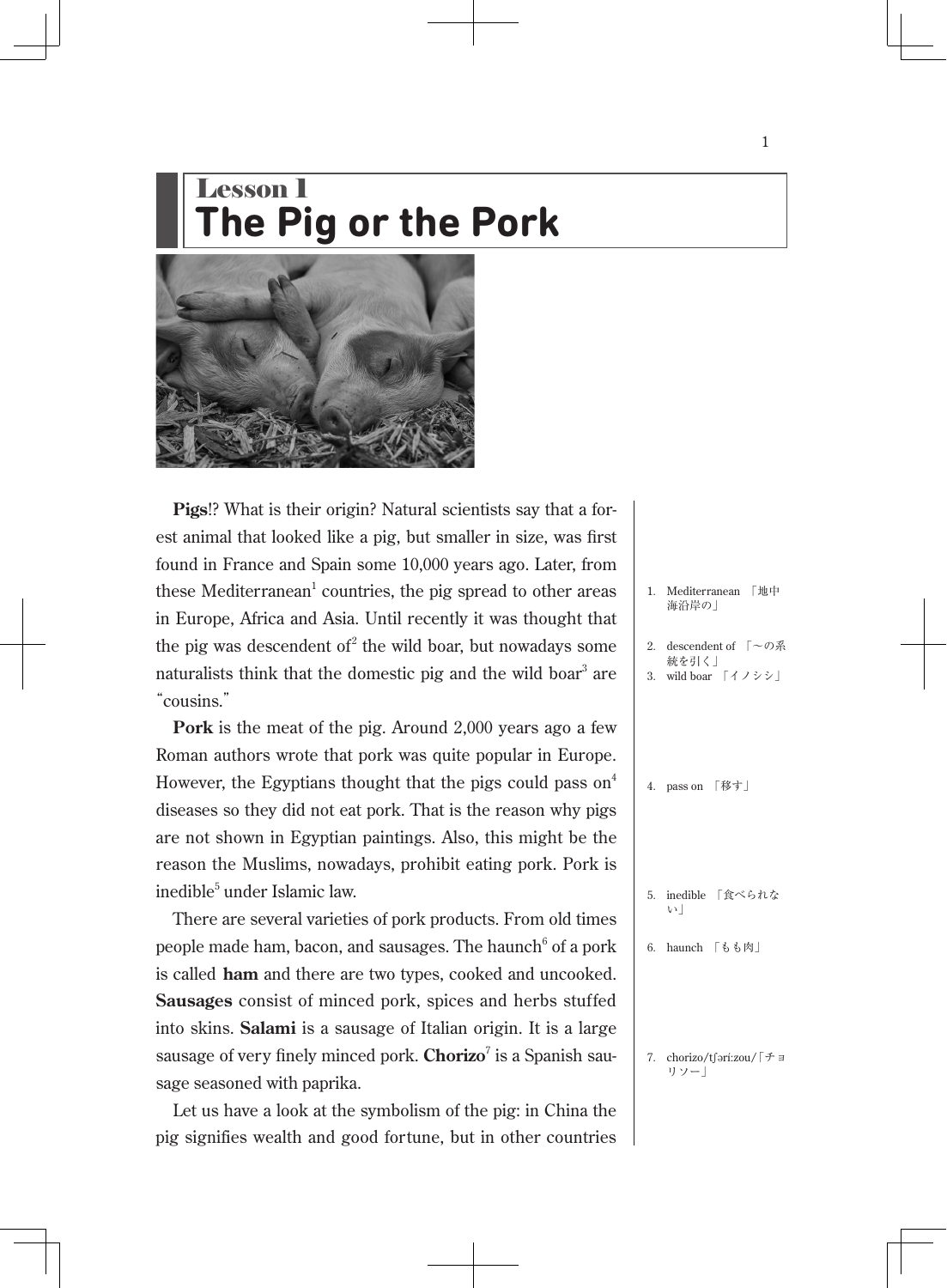8. hold to 「固執する」 bank 「小型貯金箱 (piggy bank)」 10. earthenware 「陶器」 11. kitchenware 「台所用

品」

this animal has a negative meaning. The pig suggests egotism, greed and ignorance. In English language there are expressions like: "pig out" or "make a pig of oneself" meaning to eat too much. A "pigheaded" person is a stubborn person who holds to<sup>8</sup> an opinion in spite of reason. A coin bank<sup>9</sup> often in the shape of a pig is a piggy bank. In old English the word pygg had the meaning of earthenware<sup>10</sup>. People in the 18th century used to save their money in kitchenware<sup>11</sup>. Now, the word "pygg" sounded like the word "pig" so the pygg jars became piggy banks and, of course, as you very well know, have the shape of pigs!

### **Exercises**

- **I Read the passage above and choose the best answer.**
	- 1. According to the passage, a pigheaded person is
	- a) a fat person. b) a headstrong person. c) a generous person.
	- 2. To pig out means
		- a) to overeat. b) to bring the pigs out. c) to eat pork.
	- 3. Pigheaded means
		- a) somebody easy to change. b) somebody difficult to change.
		- c) somebody with a big head.
	- 4. According to the passage, when was the pork popular in Roman cuisine? a) about 2,000 years ago b) recently c) about 10,000 years ago
	- 5. The Egyptians did not eat pork because
		- a) the pigs did not exist in Egypt. b) the pigs transmitted illnesses.
		- c) pork was not tasty.

### **II Read the statements below and indicate if they are True or False.**

- 1. In some Asian countries the pig is a symbol of prosperity.  $(T / F)$
- 2. Someone who overeats is a pigheaded person.  $(T / F)$
- 3. If you eat too much pork you will be an egoist person.  $(T / F)$
- 4. In Egypt there are many paintings showing pigs.  $(T / F)$
- 5. Pork is popular in Muslim countries. (T / F)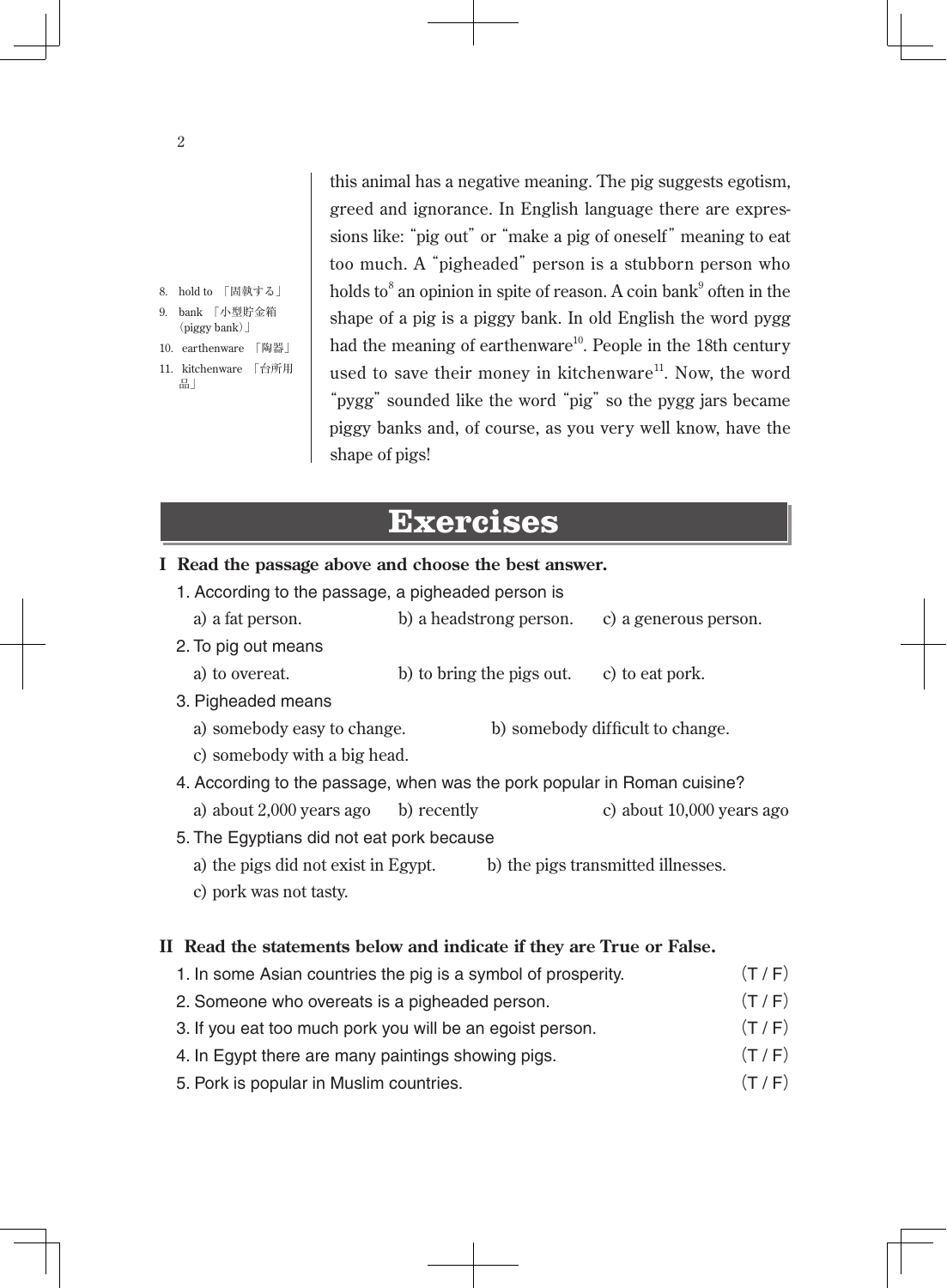### **III Choose the word or phrase that best completes the sentence.**

| 1. Have you ever $($ ) mutton?                         |                                            |                          |  |
|--------------------------------------------------------|--------------------------------------------|--------------------------|--|
| a) eat                                                 | b) ate                                     | c) eaten                 |  |
| 2. I finally managed () dinner for the whole family.   |                                            |                          |  |
| a) cooking                                             | b) to cook                                 | c) have cooked           |  |
| 3. We've been () quite a lot about the new restaurant. |                                            |                          |  |
| a) hearing                                             | b) heard                                   | c) hear                  |  |
| 4. $($ ) I am thinking to be a vegetarian.             |                                            |                          |  |
|                                                        | a) To tell the truth b) Told the truth     | c) Not telling the truth |  |
|                                                        | 5. I decided () how to cook Japanese food. |                          |  |
| a) studying                                            | b) to study                                | c) studied               |  |

## **Drills**

### **I Answer the questions, following the example.**

- ex. What does Jane usually eat for breakfast, ham or sausages? She usually eats ham.
- 1. What do you eat for Christmas, pork or turkey?
- 2. What is this salami stuffed with, herbs or garlic?
- 3. What meals do you cook, good meals or awful meals?
- 4. What does your mother drink, tea or coffee?
- 5. What salami do you like, Italian or Spanish?

### **II Make questions, following the example.**

ex. Father makes good omelets.

Does your mother make good omelets too?

1. Mrs. Kerry usually shops here.

?

.

.

.

.

.

3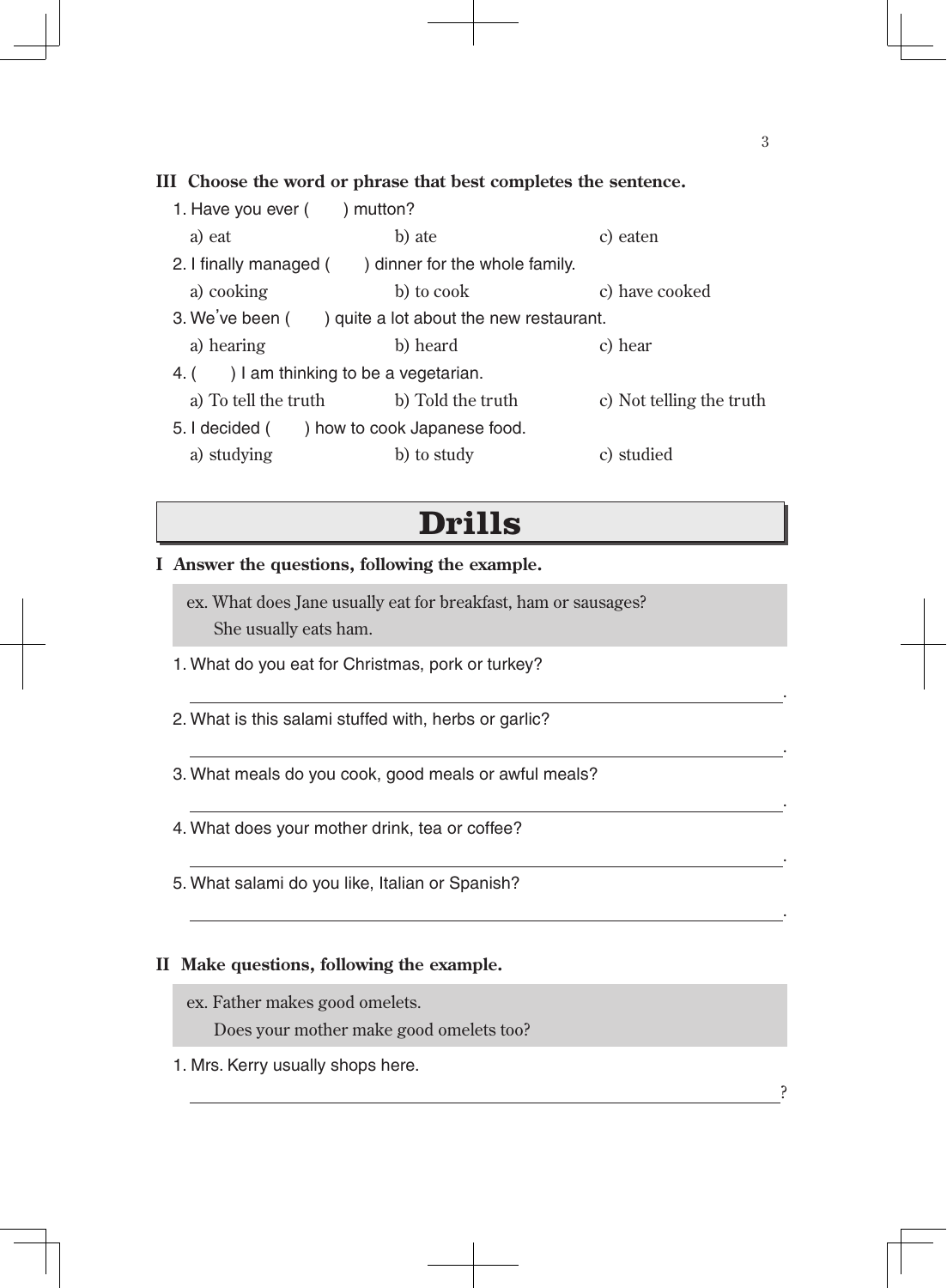2. This man is very stubborn.

3. I want to visit Spain this summer.

4. I like pork.

4

5. I always have sausages for breakfast.

**Conversation**

?

?<br>.

?

?

Mary: What shall we do this weekend? Shall we go to see a movie?

Jane: Yes, let's go to the movie theater. I hear"**Babe**"is a good comedy film!

Mary: **Babe**? I haven't seen this movie yet.

Jane: It is the story of a cute piglet chosen at a contest booth by a farmer, Arthur Hoggett. This pig is raised by sheepdogs, so he learns how to herd sheep. On Arthur's farm there are other animals, ducks, a horse, a cow, goats and chickens.

Mary: It sounds interesting.

Jane: The best part of the movie is at a sheep-herding competition. The audience laughs when they see a pig instead of a dog. However, Babe with the help of Rex the dog, wins the competition. You must see this movie. So shall we go together? Mary: Yes, let's!

### **Answer the Questions.**

- 1. Where do Mary and Jane want to go this weekend?
	- a) to a sports competition
	- b) to a movie
	- c) to a restaurant
- 2. What kind of movie is Babe?
	- a) a comedy
	- b) a drama
	- c) a documentary

3. Who is Babe?

- a) a farmer
- b) a cute piglet
- c) a sheepdog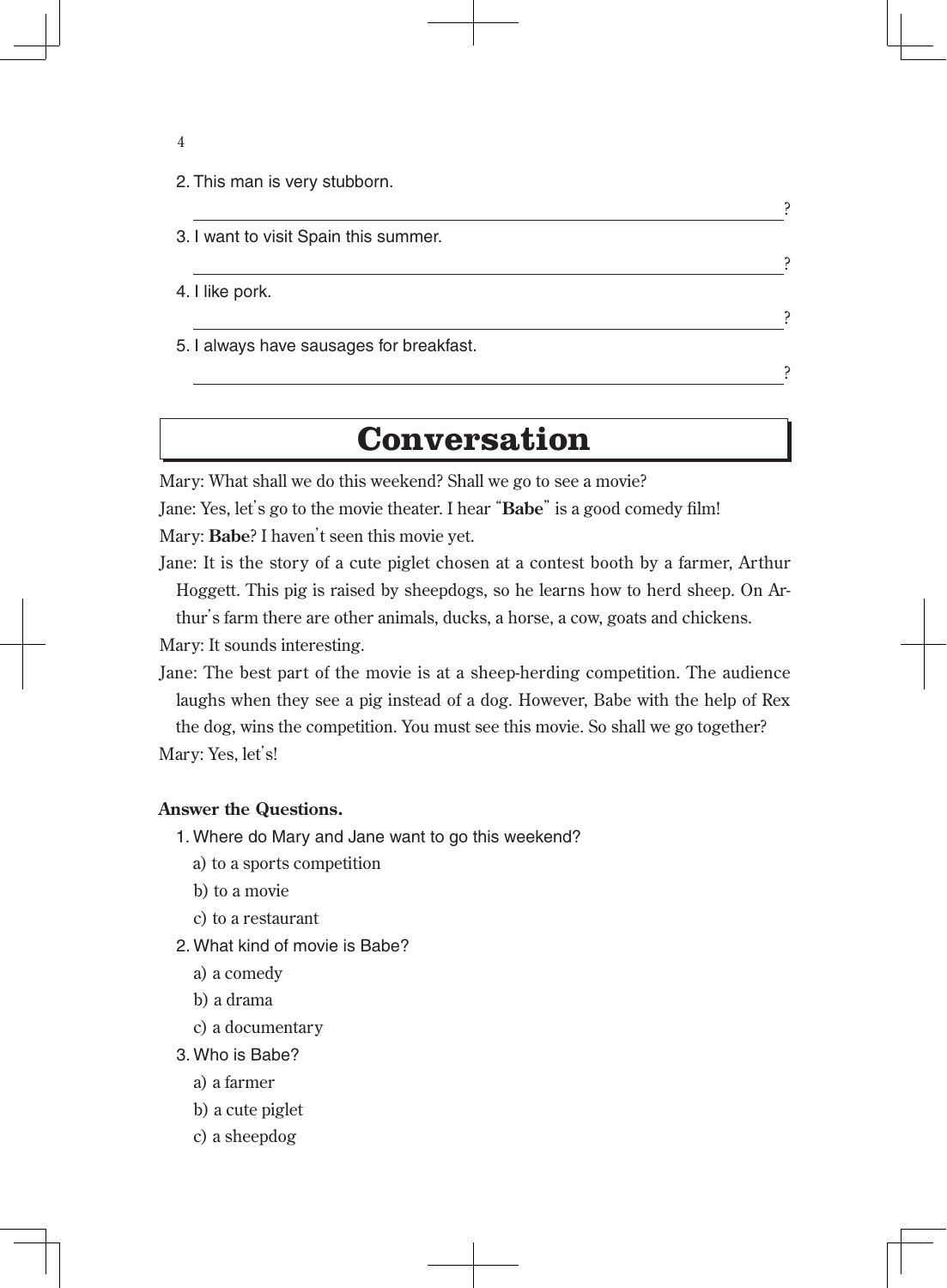# **A pork dish**

Sweet and Sour Pork

### **Ingredients:**

- 2 tablespoons sugar
- 1/3 cup vinegar
- 6 tablespoons canned pineapple juice
- 1 tablespoon corn starch
- 2 teaspoons soy sauce
- 2 tablespoons vegetable oil
- 1 pound pork cut into cubes
- 2 green onions chopped
- Salt and freshly ground black pepper, to taste

### **Directions:**

- 1. In a small saucepan, combine the sugar, vinegar, pineapple juice and soy sauce. Bring to a boil over a high heat, then reduce to a simmer, add corn starch and cook 2 more minutes.
- 2. Heat oil in a large skillet over a medium heat. Add pork, seasoned with salt and pepper, and cook 4 to 5 minutes. Pour sauce over pork, and cook over a low heat for 10 minutes, turning frequently. Add the green onions. Serve. Bon appetite!